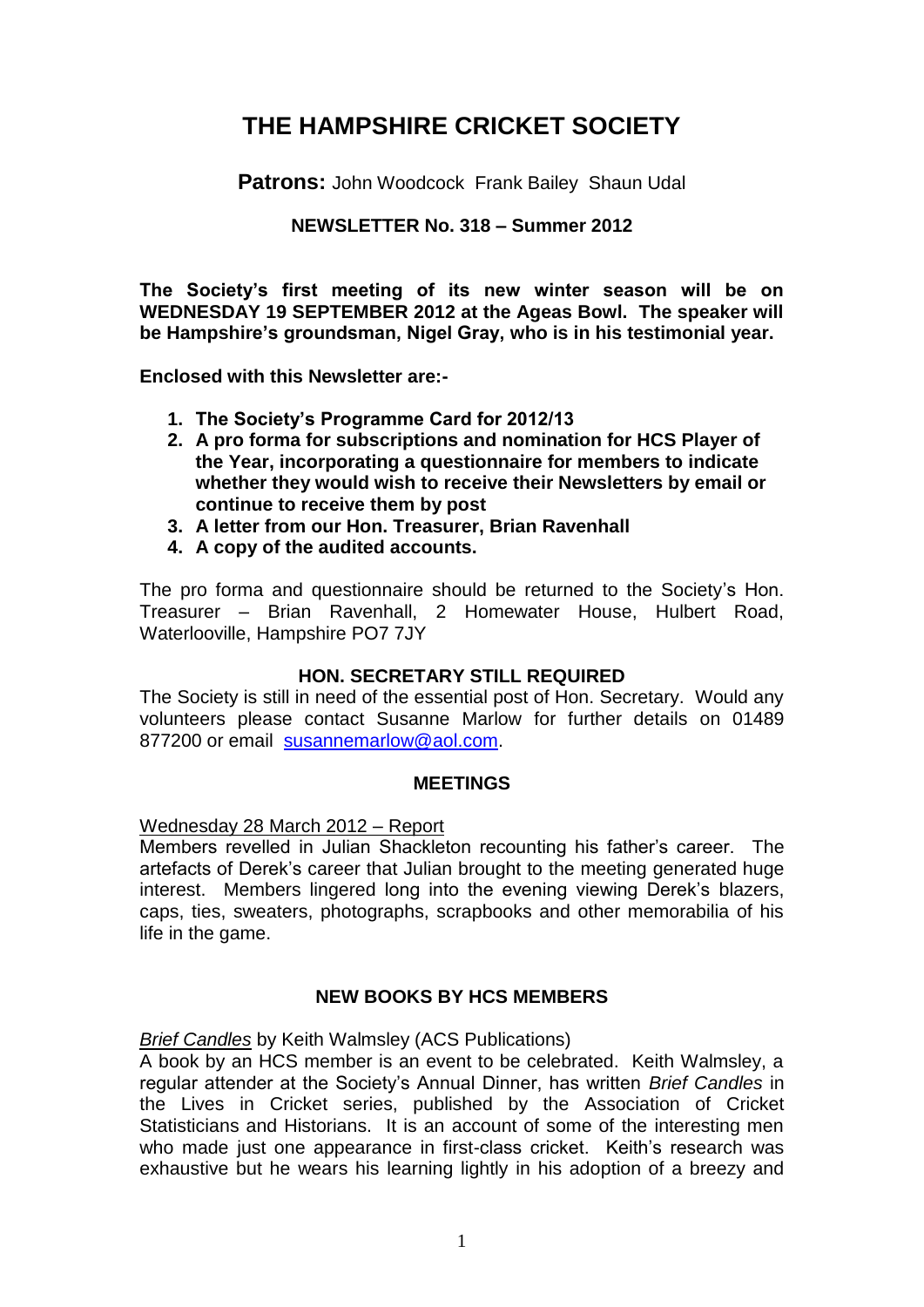conversational style of writing. The book is a very entertaining and authoritative read. It includes a chapter on Fred Hyland who famously stepped on the field for just ten minutes in Hampshire's rain ruined match at Northampton in 1924. However, there is much more besides to capture the attention of all cricket lovers.

Two further books by HCS members, both in the ACS series referred to above, are due to be published in September. **Neil Jenkinson** and **Simon Sweetman** have written biographies of Hampshire's two main bowlers of the early 20<sup>th</sup> century, CHARLES LLEWELLYN and HESKETH VERNON HESKETH PRICHARD respectively. Both were interesting men who enjoyed unique careers.

**Richard Binns'** *Hampshire Cricket On The Move* (*from Northlands Road to The Rose Bowl*), published last year, is still available from the Ageas Bowl shop. Copies can also be ordered on-line (Ticketing and Merchandise on the Hampshire Cricket website) or direct from Chipstone Books, High Trees, Botley Road, Curdridge, Hants SO32 2DS. The book is a valuable historical document, being a photographic account of the move from Northlands Road to the Rose Bowl.

The **Editor's** own book *Hampshire Cricket On This Day* was published in June. It is one of a series of similar books on the Counties being published this summer by Pitch Publishing. It tells the history, notable events and famous players in diary form over a calendar year, from first references to Hampshire in the  $18<sup>th</sup>$  century to 2012. It is a pocket sized handbook with 202 pages of narrative and photographs, price £9.99. It is available at the main bookshops, and can also be ordered on Amazon and from the Hampshire Club Shop (also on line-see details above re. Richard Binns' book). The Editor will also have copies at the winter meetings.

**Andrew Renshaw** is currently working on *The Wisden Book of the Great War.* An article by Andrew on a long-lost schoolboy cricketer appeared in Wisden 2012, which demonstrates the extent of his exhaustive research.

#### **BOOK BY ANDREW MURTAGH**

Members will recall Andrew (Andy) Murtagh, who played in both Hampshire's Championship side of 1973 and the John Player League title team of 1975. Sporting shoulder length hair which was in mode in the period, and a moustache, he always cut a dash with his enterprising middle-order batting. Dublin-born and raised in London, he became a schoolteacher in Romsey before spending three decades at Malvern College. He has now written a book on a fellow Malvernian teacher, entitled *A Remarkable Man: The Story of George Chesterton.* His subject played for Worcestershire in the 1950s, largely in the school holidays, taking 263 wickets at 22.78. A review of the book, by Frank Keating, appeared in the August edition of *The Cricketer.*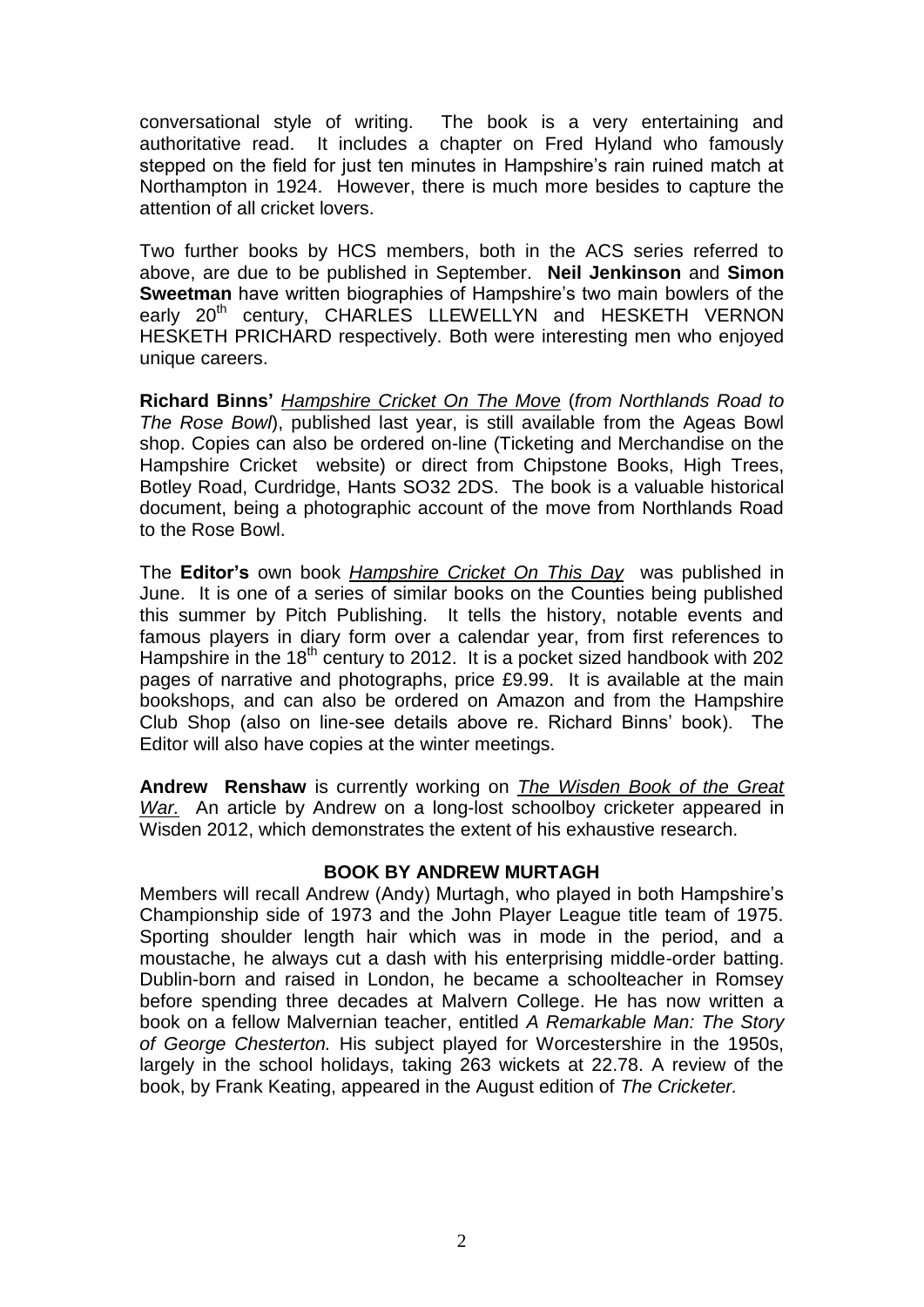#### **OBITUARY – MIKE SPURRIER**

Members will be sorry to learn that Mike Spurrier passed away on 9 July 2012, aged 79. Mike was, indisputably, cricket's most authoritative military historian. He contributed a series of articles in the 1980s to the HCS Newsletters, Wisden Cricket Monthly and The Cricket Statistician on the gallantry and medals awarded to first-class cricketers in both world wars. Educated at Harrow, he passed out at Sandhurst to join the Durham Light Infantry, rising to the rank of Major. He then joined the GPO where he introduced the dial-a-disc and test match commentary service. He was a committed Christian and in his later life he devotedly served his local church in Farnham, often visiting the housebound elderly. Sitting with Mike at a cricket match was a stimulating and enjoyable experience. He was always testing one's knowledge in all sorts of fields. He was a staunch Durham supporter, both before and after their entry into first-class cricket, and revelled in their recent successes. At the time of his death he was working with Andrew Renshaw, on the forthcoming *Wisden Book of the Great War* (see previous page).

Mike addressed the Society at Netley in March 2002 when the Editor wrote "………(he) delighted his audience with a wide and varied discourse on the feats of decorated soldiers……..he gave us a memorable evening, the more meritorious as he filled in at two days' notice." I recall that he spoke without any notes at all.

## **CENTURY PARTNERSHIPS FOR HAMPSHIRE FOR THE 10TH WICKET**

Is there any feature in cricket more diverting than a long  $10<sup>th</sup>$  wicket partnership? On taking the ninth wicket in the first three innings, the bowlers will be looking to put their feet up quickly. The two opening batsmen in the next innings will be preparing themselves mentally. The groundsman will be sitting on his cart waiting to tend the wicket. Presumably, in more ancient history, the groundsman would have had a horse in waiting. A long partnership will upset all these respective preparations.

Hampshire followers were treated to a marvellous last-wicket stand of 85 by Sean Ervine and David Balcombe in the first innings against Glamorgan at the Ageas Bowl this summer. It could have been higher but the former who had been dropped first ball, eschewed singles to retain the strike in order to reach his century. He struck the ball cleanly, particularly off the front foot through the covers. The partnership was constructed intelligently, both batsmen often using the wide open spaces of the ground to run twos, rather than trying to hit boundaries. Balcombe batted in the most accomplished fashion from the outset and it was some surprise when he was caught low down at mid-on for 39. His partner was left undefeated on 109.

Tenth wicket partnerships in the last innings are an altogether more intense affair. The bowlers will be striving for victory. The batsmen will be doing their utmost to frustrate their efforts. Spectators on both sides will be on the edge of their seats, hearts in mouths. A ball passing outside the bat's edge, or dropping short of the fielders from the bat will evince contrasting emotions. The Hampshire faithful were treated to one such partnership, again at the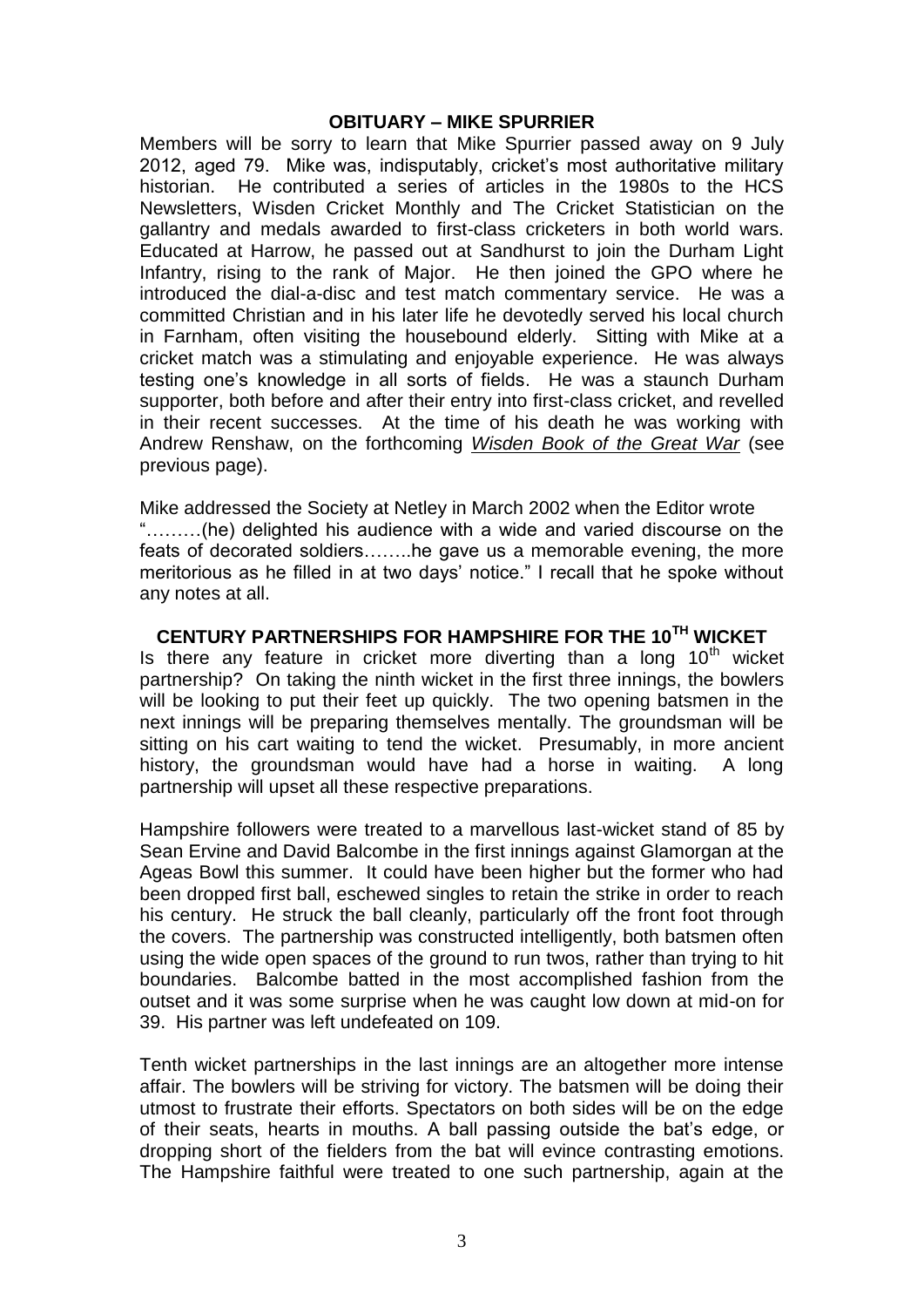Ageas Bowl, against Kent upon the resumption of championship cricket after the interminable T20 group stages. Jimmy Adams (85 not out) and Danny Briggs (20 not out) held up the Kent bowlers for 125 balls and 71 minutes in securing a draw. One onlooker said "it felt like a win".

There have been nine  $10<sup>th</sup>$  wicket stands of over 100 for Hampshire. The descriptions below reveal that five were against Worcestershire. On five occasions overall, they changed the course of the match and led to comprehensive victories by an innings. None was in the final innings.

## **192 HAW Bowell and WH Livsey v Worcestershire at Bournmouth 1921**

This stand was totally out of context with the rest of the batting in the match. Hampshire were 118 for nine on the first day when the partnership started. Bowell (133) and Livsey ( a chanceless 70 not out) then took the score to 310 in only 110 minutes. Worcestershire were then twice skittled out for 138 and 90 by Jack Newman (12 for 90) and Alec Kennedy (eight for 104). Hampshire therefore gained a bizarre win by an innings and 82 runs in the first half of the second day, an event that looked most unlikely twenty-four hours earlier.

#### **147 EM Sprot and AE Fielder v Gloucestershire at Bristol 1911**

This partnership was constructed at the end of the first day, which contained some frenetic scoring, particularly towards the end of the day. After three wickets had fallen at 390, Fielder joined Sprot with forty minutes of play remaining. In that time they completed their astonishing partnership. The day finished upon Fielder's dismissal (for 35) with the total at 537. Sprot finished on 125 (4 sixes and 20 fours) having reached his century in just 45 minutes – the County's fastest century in first-class cricket. Despite Gilbert Jessop's 108 in 83 minutes in the second innings, Hampshire won by an innings and a 103 runs on the second day.

#### **127 CP Mead and GS Boyes v Worcestershire at Worcester 1922**

The pair came together in Hampshire's first innings on the first day with the total at 246 for nine. Mead was already past his century but the rest of the Hampshire batting had struggled against the pace attack of Root, Gilbert and Tarbox, who were to share all the wickets between them. Mead continued to dominate, finally being dismissed for 235 (32 fours and one five) made in 285 minutes, out of a total of 373. Boyes' contribution was 22 not out, equalling Hampshire's next highest individual innings. By the close Worcestershire had lost two wickets, both to Kennedy, for 22. On the following day, he (nine for 112) and Newman (nine for 85) demolished the home side for 134 and 124 to leave Hampshire victors by an innings and 115 runs.

## **125 AL Hosie and WL Budd v Glamorgan at Bournemouth 1935**

This partnership changed the complexion of a closely fought encounter. After conceding a first innings lead of 31 (Hampshire 156 – John Clay seven for 74), Glamorgan 187 (Len Creese seven for 55), the County were 216 for nine in the second innings when the pair started their partnership towards the end of the second day. When they were parted about half an hour before lunch on the final morning, they had batted for 105 minutes, with Lloyd Budd (67 not out), being the senior partner. Alex Hosie's 136 (270 minutes, 16 fours) was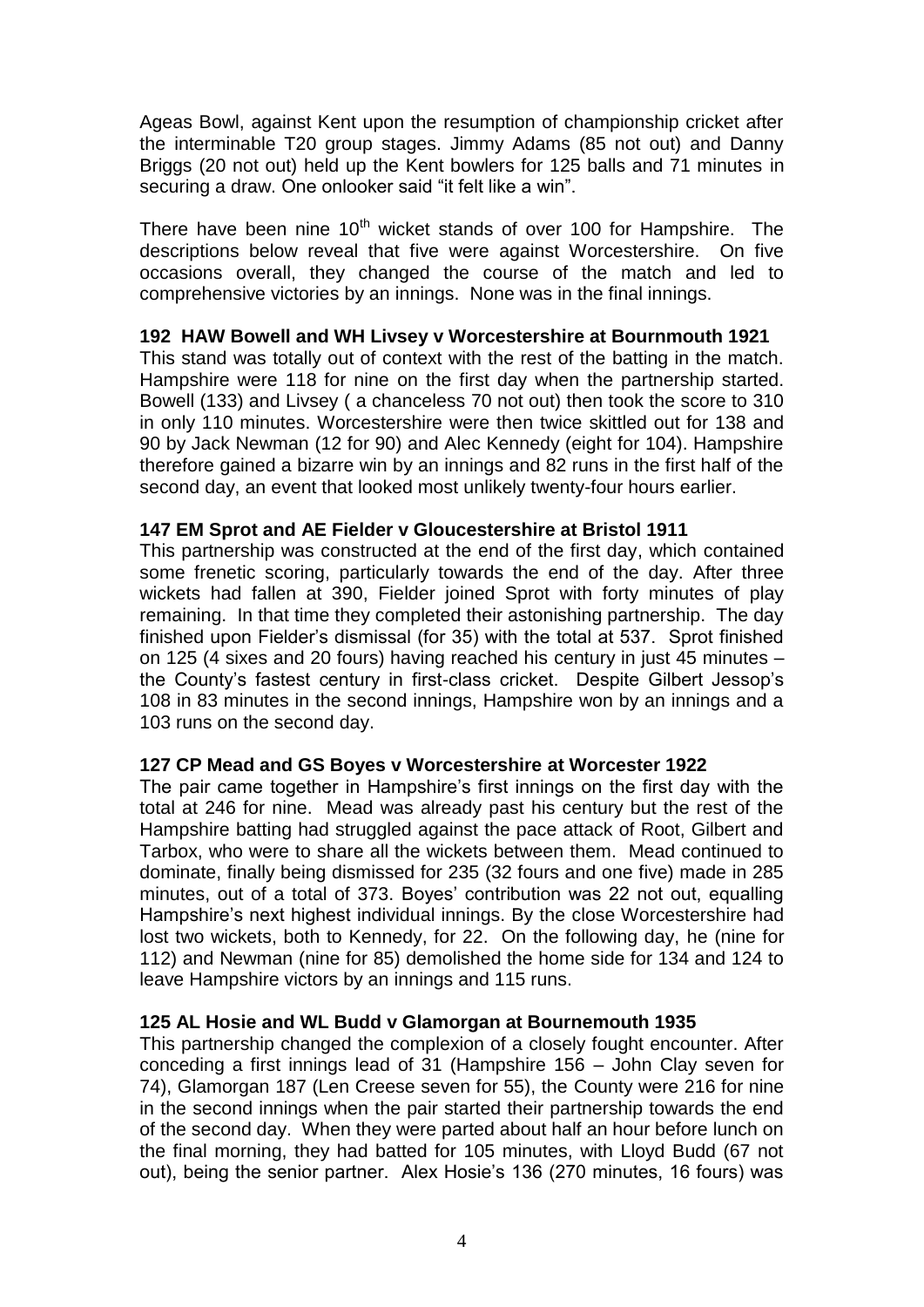his first century for Hampshire for seven years, and his final one. Glamorgan, requiring 311 to win in 265 minutes were hanging on at 242 for nine at the end. The last pair Duckfield and Glover batted for twenty minutes to save the day. Fresh from his batting success, Budd did his best to bring victory for his side, taking three for 30 in 16 overs.

## **118 CH Abercrombie and HAH Smith v Worcestershire at Dudley 1913**

As with the Mead/Boyes partnership nine years later (see above), this partnership effectively settled the match. The Worcestershire fast bowler "Bumper" Burns (six for 96) and FA Pearson (three for 68) had restricted the County to 229 for nine before the Isle of Wight-born Hamilton Smith joined Abercrombie. The latter, a tall, powerfully built naval officer and right-handed batsman, unleashed such an onslaught that when he was out for 144 (17 fours, one five and a six), he had batted only 135 minutes. Smith was 33 not out. In reply to the County's 347, Worcestershire were put out for 154 and 173 with George Brown (match figures of six for 110), Kennedy (six for 108) and Newman (seven for 60) taking all the wickets to fall to bowlers. Hampshire thus completed a two-day victory by an innings and 20 runs. The match was also notable in that it marked the Hampshire debut of Lionel Tennyson, who made a brisk 28. In Hampshire's next match, against Essex at Leyton, Abercrombie (165) and George Brown (140 not out) created Hampshire's seventh wicket partnership of 325. Sadly, 1913 was Cecil Abercrombie's only season in county cricket. He was killed at the Battle of Jutland less than three years later.

## **117\* R Dare and RO Prouton v. Worcestershire at Bournemouth 1952**

After bowling out Worcestershire for 203 (Derek Shackleton five for 32 and Reg Dare four for 52), consistent batting ensured Hampshire made the best of the opportunity presented. They were 358 for nine, a lead of 155, when Ralph Prouton, who was a good enough batsman to open the innings previously, joined Dare. The latter went on to complete the only century (109 not out) of his career. Desmond Eagar declared the innings at 475 when Prouton reached his half century (51 not out). However, Worcestershire were able to bat out the game easily in their second innings, reaching 303 for five. The partnership was the last occasion a Hampshire pair recorded a century stand for the tenth wicket.

## **113 JG Greig and C Robson v Lancashire at Liverpool 1901**

This partnership retrieved Hampshire's fortunes on the third day. After the county had been shot out for 106 (Greig 47 not out), Lancashire amassed a first innings lead of 307, declaring on 413 for eight. At the fall of the ninth wicket in the second innings, Hampshire were only 67 runs in front. When Robson was dismissed for 52, Greig had struck 249 (one five and 32 fours), his runs coming in 320 minutes. Lancashire, requiring 181 in 140 minutes, were held up by an hour's rainfall and finished on 111 for five. Greig's monumental efforts had therefore salvaged a draw.

## **107 WH Livsey and A Jaques v Worcestershire at Southampton 1914**

The first day's play was sensational as 19 wickets fell. Worcestershire made 155 but must have been satisfield with their day's work when they took the